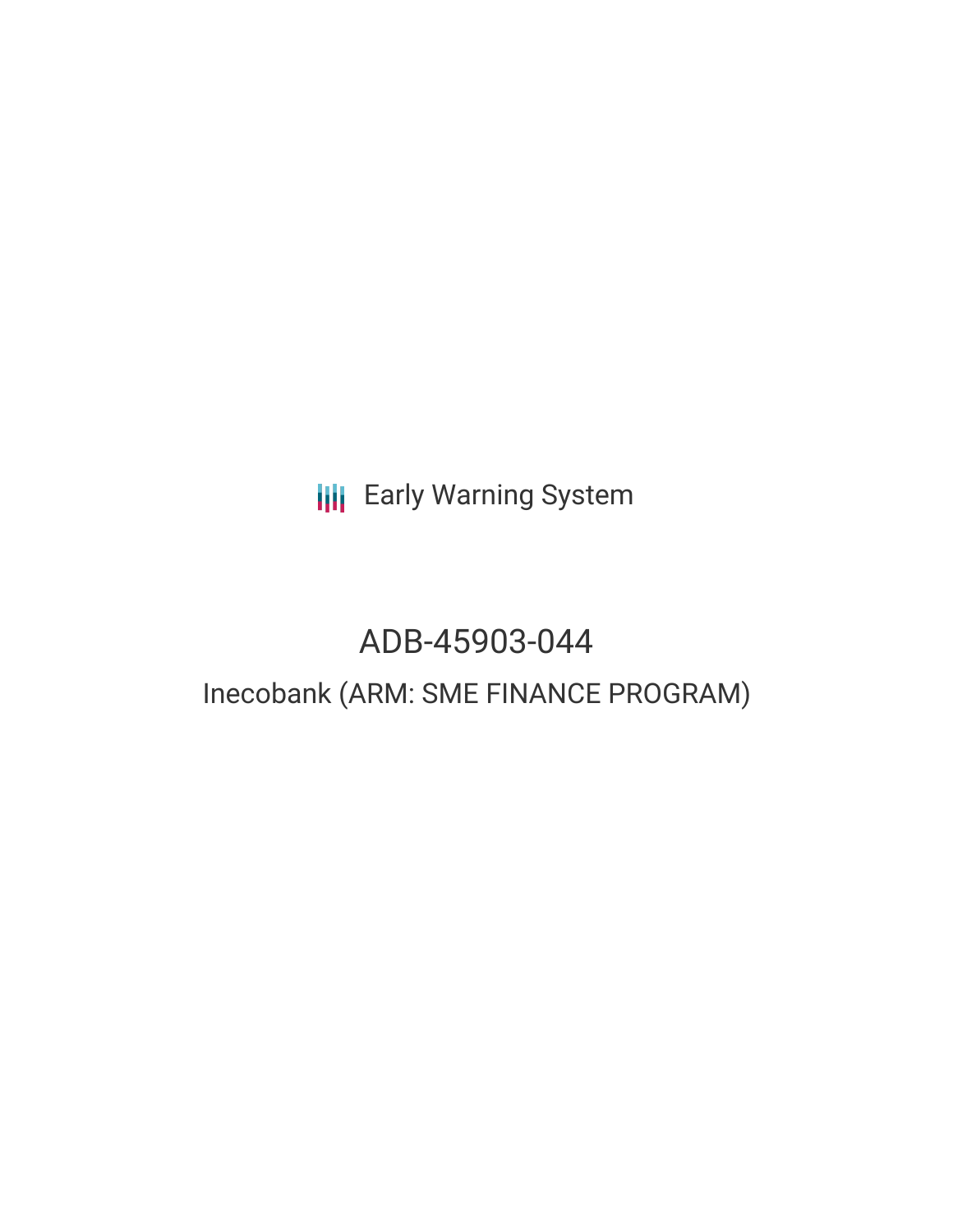

#### **Quick Facts**

| <b>Countries</b>               | Armenia                                                            |
|--------------------------------|--------------------------------------------------------------------|
| <b>Financial Institutions</b>  | Asian Development Bank (ADB)                                       |
| <b>Status</b>                  | Approved                                                           |
| <b>Bank Risk Rating</b>        | FI                                                                 |
| <b>Voting Date</b>             | 2011-11-22                                                         |
| <b>Borrower</b>                | ACBA Credit Agricole, Ameriabank, Ardshininvestbank, and Inecobank |
| <b>Sectors</b>                 | Finance                                                            |
| <b>Investment Type(s)</b>      | Loan                                                               |
| <b>Investment Amount (USD)</b> | \$10.00 million                                                    |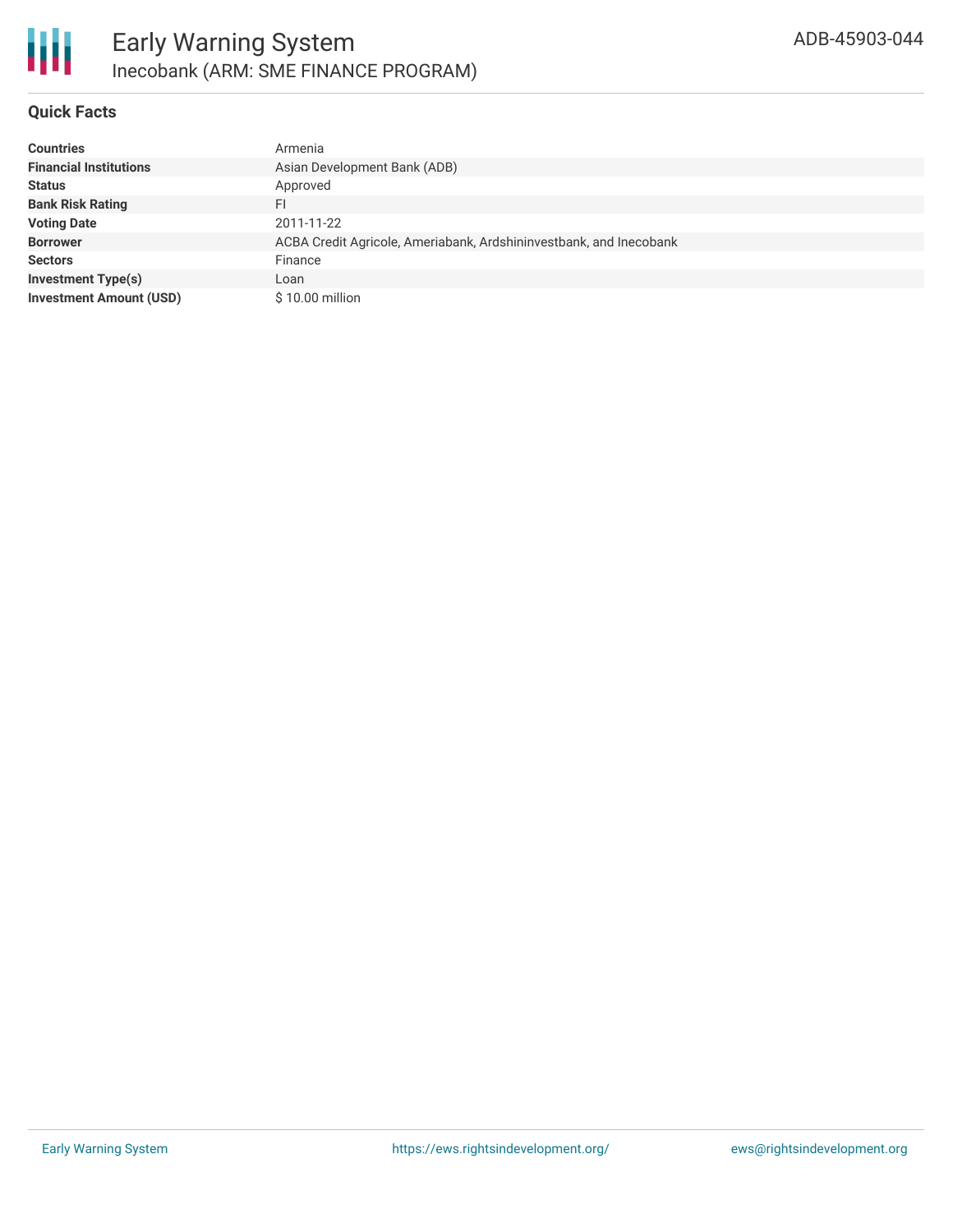

## **Project Description**

This project provides financing to ACBA Credit Agricole, Ameriabank, Ardshininvestbank, and Inecobank for lending to small and medium-sized enterprises (SMEs) in Armenia.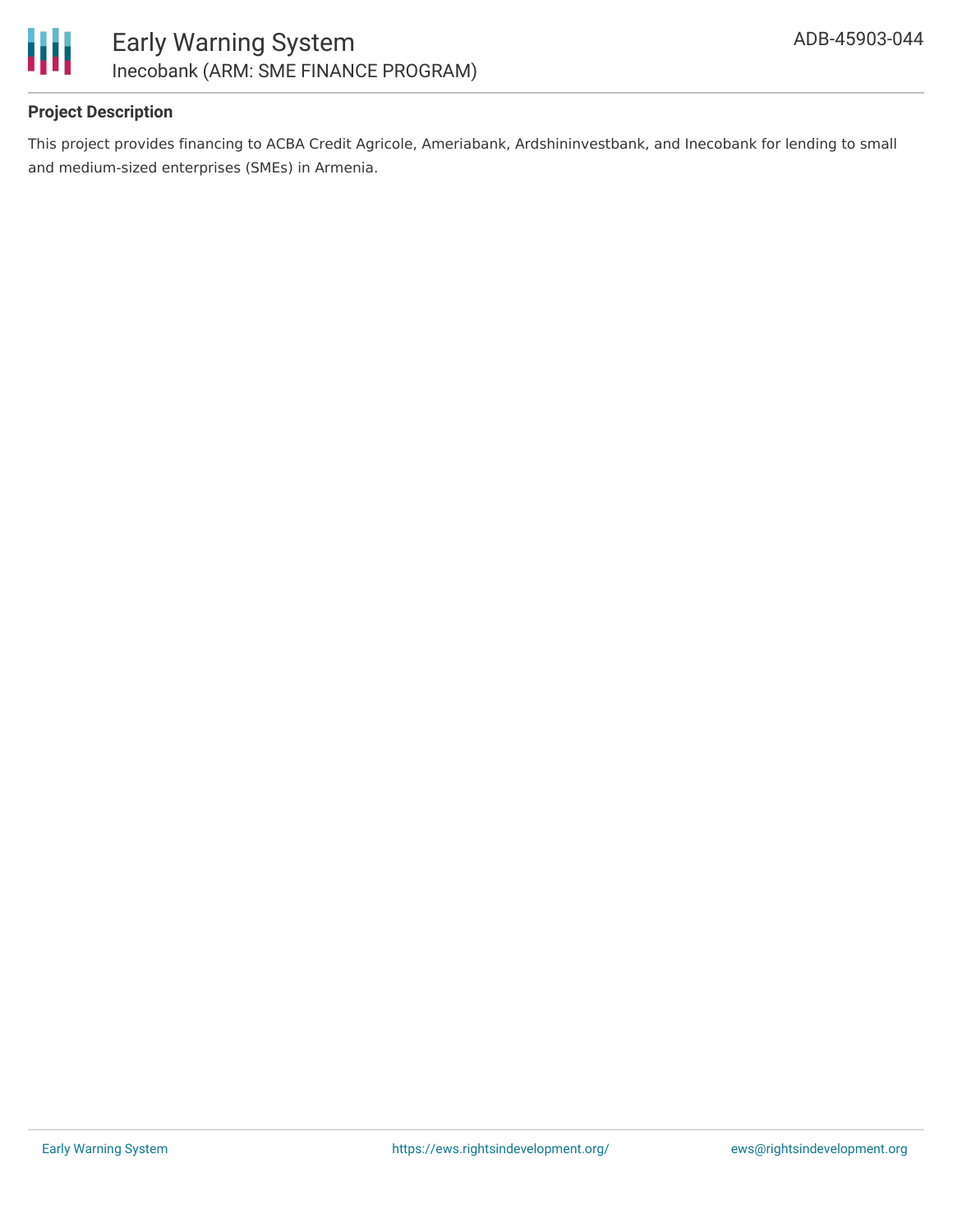

### **Investment Description**

Asian Development Bank (ADB)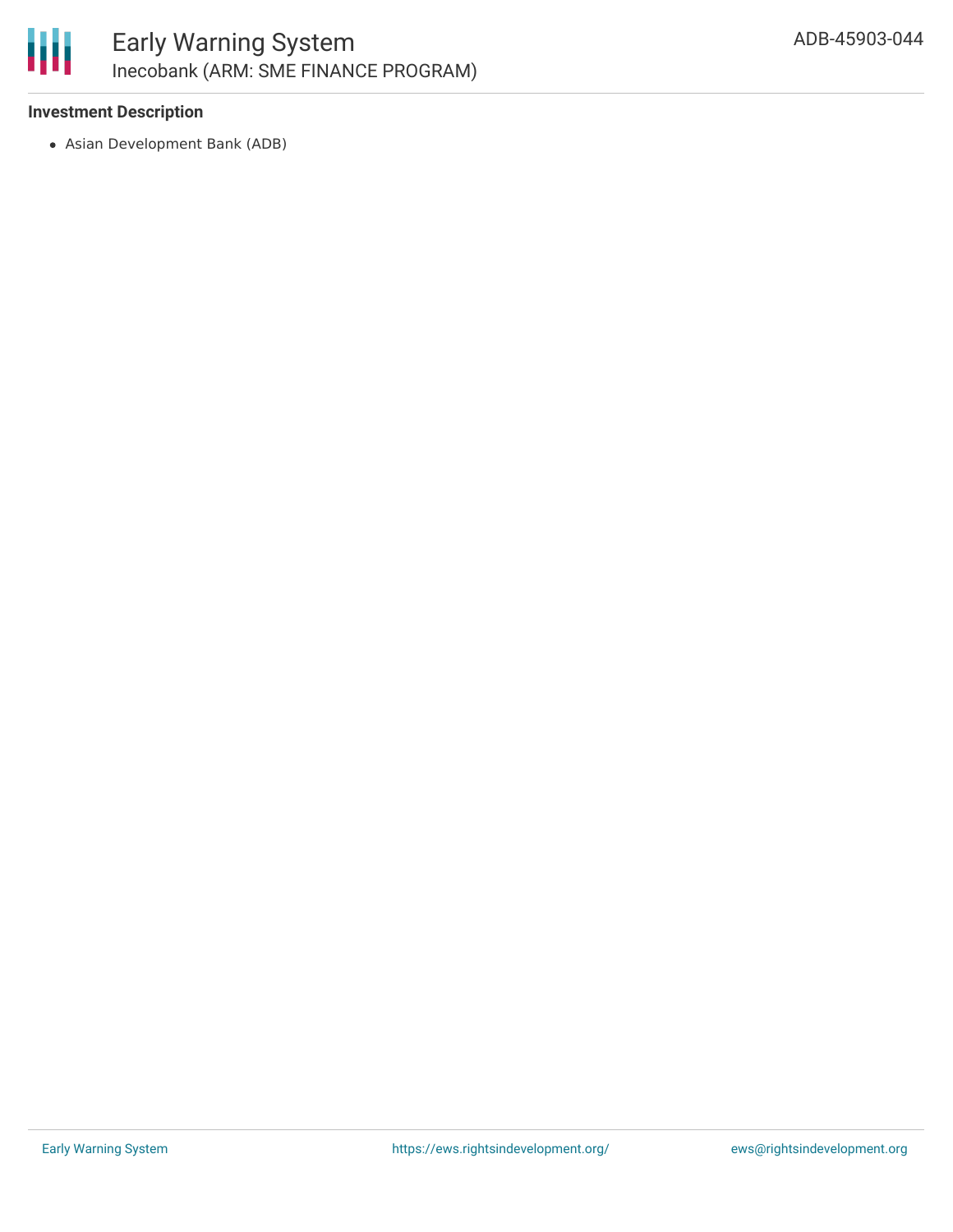

### **Contact Information**

No project-specific contact information available at time of writing.

#### **ACCOUNTABILITY MECHANISM OF ADB**

The Accountability Mechanism is an independent complaint mechanism and fact-finding body for people who believe they are likely to be, or have been, adversely affected by an Asian Development Bank-financed project. If you submit a complaint to the Accountability Mechanism, they may investigate to assess whether the Asian Development Bank is following its own policies and procedures for preventing harm to people or the environment. You can learn more about the Accountability Mechanism and how to file a complaint at: http://www.adb.org/site/accountability-mechanism/main